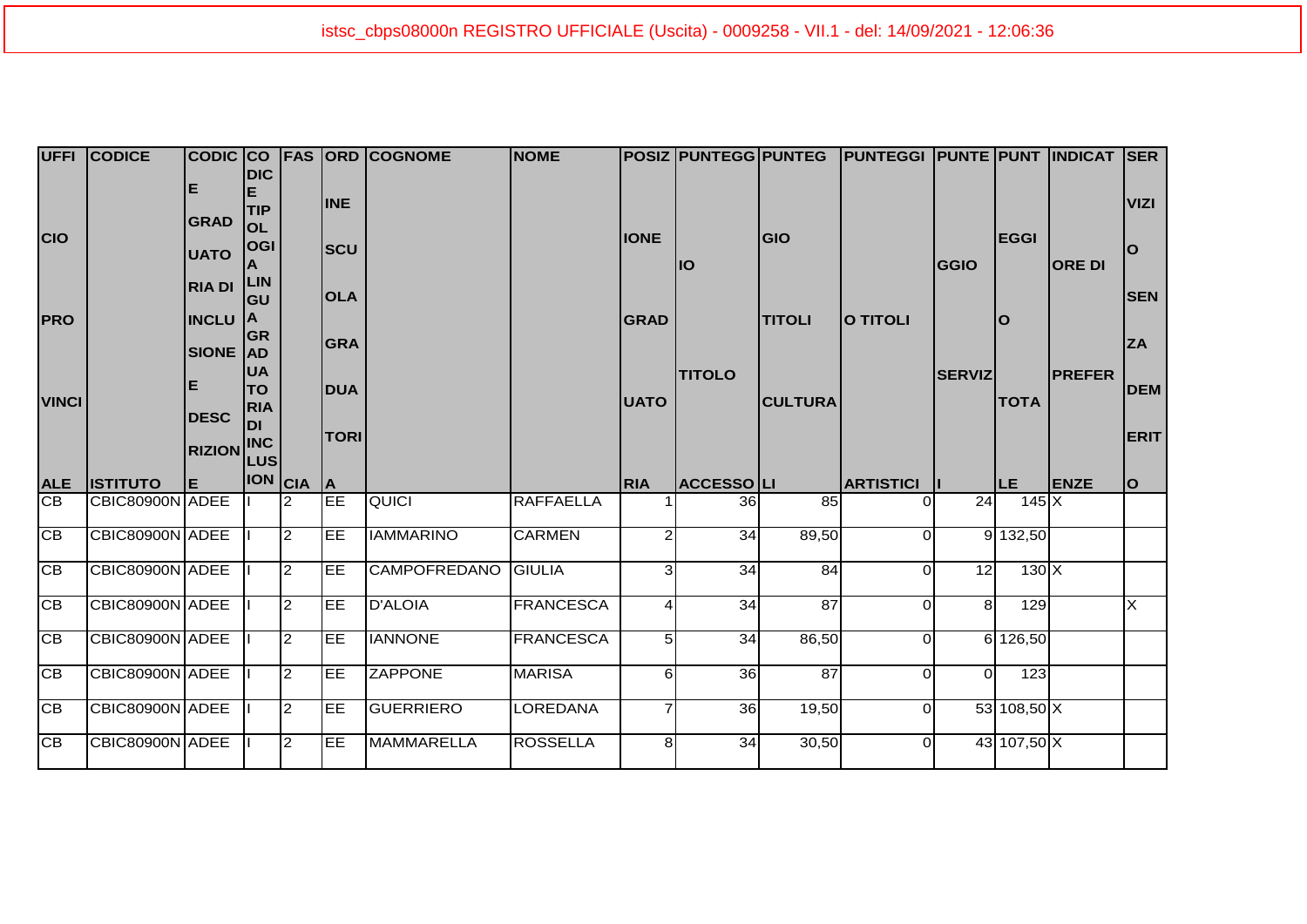| Iсв             | CBIC80900N ADEE |  | 2              | <b>IEE</b> | CALZOLARO          | <b>OLGA</b>                  | 9 <sub>l</sub>  | 34 | 24,50           | $\Omega$ | 26              | $84,50 \times$                         |                         |
|-----------------|-----------------|--|----------------|------------|--------------------|------------------------------|-----------------|----|-----------------|----------|-----------------|----------------------------------------|-------------------------|
| <b>CB</b>       | CBIC80900N ADEE |  | $\overline{2}$ | EE         | FANTETTI           | LINA ANNITA                  | 10              | 36 | 9,50            | $\Omega$ | 38 <sup>1</sup> | $83,50$ X                              |                         |
| IСB             | CBIC80900N ADEE |  | $\overline{2}$ | EE         | <b>MARRAFFINO</b>  | <b>STEFANIA</b>              | 11              | 34 | 19              | $\Omega$ | 27              | 80X                                    | lx                      |
| IСB             | CBIC80900N ADEE |  | $\overline{2}$ | EE         | <b>CAIA</b>        | <b>SILVIA</b>                | 12              | 16 | $\Omega$        | $\Omega$ | 60              | $76$ $X$                               | X                       |
| IСB             | CBIC80900N ADEE |  | $\overline{2}$ | EE         | PANGIA             | <b>ANTONELLA</b>             | 13              | 36 | 9,50            | $\Omega$ | 24              | $69,50$ X                              |                         |
| $\overline{CB}$ | CBIC80900N ADEE |  | $\overline{c}$ | <b>IEE</b> | <b>TERZANO</b>     | <b>JOLE</b>                  | 14              | 36 | $\Omega$        | $\Omega$ | 28              | 64X                                    |                         |
| $\overline{CB}$ | CBIC80900N ADEE |  | $\overline{c}$ | EE         | <b>MUCCIGROSSO</b> | <b>MARIAGRAZI</b>            | 15              | 34 | $\overline{20}$ | $\Omega$ | 8 <sup>1</sup>  | 62                                     |                         |
| $\overline{CB}$ | CBIC80900N ADEE |  | $\overline{c}$ | EE         | <b>CASTELLITTO</b> | <b>MARINELLA</b>             | 16              | 36 | $\Omega$        | $\Omega$ | $\overline{24}$ | 60X                                    |                         |
| IСB             | CBIC80900N ADEE |  | $\overline{2}$ | <b>IEE</b> | LUDOVICO           | <b>MARIAELISA</b>            | 17              | 34 | $\Omega$        | $\Omega$ | 24              | 58X                                    |                         |
| IСB             | CBIC80900N ADEE |  | $\overline{2}$ | <b>IEE</b> | <b>AMOROSA</b>     | LUCIETTA                     | 18              | 34 | 23,50           | $\Omega$ | ΩI              | 57,50                                  |                         |
| IСB             | CBIC80900N ADEE |  | $\overline{2}$ | ĪЕE        | <b>GIANFAGNA</b>   | <b>LAURA</b>                 | 19              | 30 | $\overline{21}$ | $\Omega$ | $\Omega$        | 51X                                    |                         |
| $\overline{CB}$ | CBIC80900N ADEE |  | $\overline{c}$ | EE         | MONTANARO          | <b>VALERIA</b>               | $\overline{20}$ | 16 |                 | $\Omega$ | $\overline{24}$ | 41X                                    |                         |
| $\overline{CB}$ | CBIC80900N ADEE |  | $\overline{2}$ | <b>IEE</b> | <b>D'ALISERA</b>   | <b>PAMELA</b>                | $\overline{21}$ | 18 | $\overline{17}$ | $\Omega$ | $\Omega$        | $35\overline{\smash{\big }\mathsf{X}}$ | $\overline{\mathsf{x}}$ |
| IСB             | CBIC80900N ADEE |  | $\overline{2}$ | ĪЕE        | CALANDRELLA        | <b>NADIA</b>                 | $\overline{22}$ | 34 | $\Omega$        | $\Omega$ | ΩI              | 34X                                    |                         |
| IСB             | CBIC80900N ADEE |  | $\overline{2}$ | EE         | COCCO              | <b>MARIA</b><br><b>FLORA</b> | $\overline{23}$ | 30 | $\Omega$        | 0        | $\Omega$        | 30X                                    |                         |
| IСB             | CBIC80900N ADEE |  | $\overline{c}$ | EE         | <b>TIBERIO</b>     | <b>RAFFAELLA</b>             | 24              | 34 | $\overline{86}$ | $\Omega$ | 61              | $126$ X                                | lx                      |
| IСB             | CBIC80900N ADEE |  | $\overline{2}$ | <b>IEE</b> | <b>VINCELLI</b>    | <b>FLAVIA</b>                | 25              | 36 | 88,50           | $\Omega$ |                 | 0 124,50                               |                         |
| $\overline{CB}$ | CBIC80900N ADEE |  | $\overline{c}$ | EE         | <b>GIULIANI</b>    | <b>NICLA</b>                 | $\overline{26}$ | 36 | $\overline{85}$ | $\Omega$ | $\Omega$        | 121                                    |                         |